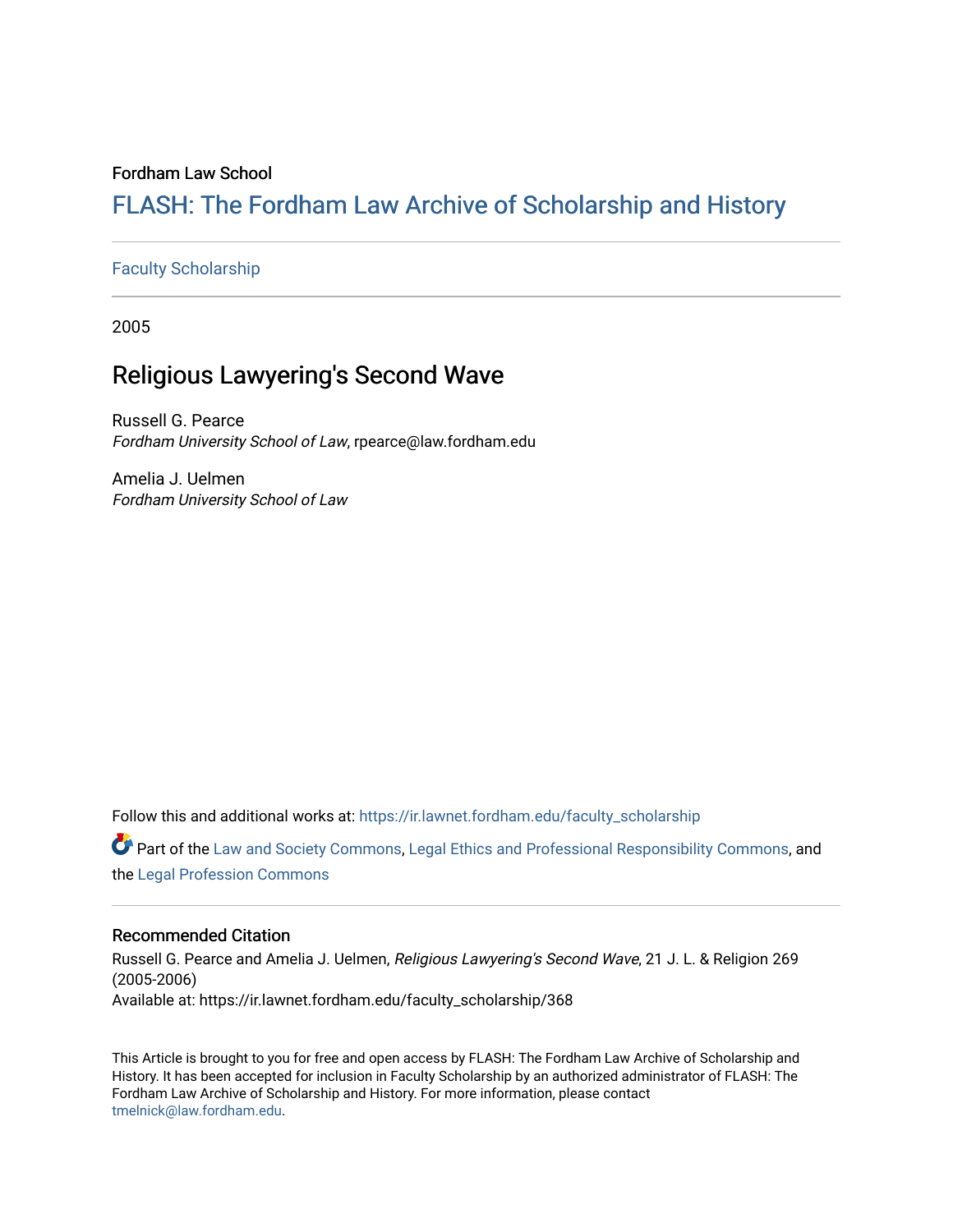# RELIGIOUS LAWYERING'S SECOND WAVE\*

#### *Russell G. Pearce*<sup>†</sup> and Amelia J. Uelmen<sup>‡</sup>

The recent three-hour program on "Professional Responsibility and the Religious Traditions" at the annual meeting of the American Association of Law Schools ("AALS"), sponsored by the Section on Professional Responsibility and co-sponsored by the Section on Law and Religion, $<sup>1</sup>$  represents a milepost in the history of the religious lawyering</sup> movement and offers a valuable opportunity to reflect on that history. In 1998, only eight years ago, one of us defined the religious lawyering movement as "an emerging force" in legal ethics.<sup>2</sup> In that short time, the movement has expanded dramatically and has received greater attention within the academy and the bar. It has developed the first institutional vehicles for disseminating and promoting conversations about religious lawyering, both among lawyers of the same faith and among lawyers of different faith traditions. Now the religious lawyering movement is increasingly confronting more complex and more difficult religious, legal and ethical issues; and is extending the religious lawyering conversation internationally.

As the religious lawyering movement enters what we term its "second wave" of development, this essay begins with a look back to its "first wave" of path-breaking scholarship and its gradual shift toward more institutionalized structures and programs. It argues that the predominant characteristic of first-wave religious lawyering scholarship was to claim a space within the professional conversation for lawyers to

<sup>\*</sup> We adopt the phrase "second wave" from our friend and teacher Howard Lesnick. *See* Howard Lesnick, *Riding the Second Wave of the So-Called Religious Lawyering Movement,* 75 St. John's L. Rev. 283, 284 (2001) (characterizing "second wave" questions as "what is it that God is asking of you in your practice" and "what does it mean to be called out by the church?").

*t* Russell Pearce, Edward & Marilyn Bellet Professor of Legal Ethics, Morality and Religion, Fordham University School of Law, New York, New York. Panelist, *Professional Responsibility and the Religious Traditions* (Association of American Law Schools Annual Meeting, Washington, D.C., Jan. 4, 2006). This article is based in part on the author's presentation.

**I** Amelia Uelmen, Director, Institute on Religion, Law & Lawyer's Work, Fordham University School of Law, New York, New York.

<sup>1.</sup> Assn. of Am. L. Schools, *Association of American Law Schools Annual Meeting, Wednesday, January 4, 2006 Program, Section on Professional Responsibility,* http://www.aals.org/am2006/program/wednesday.html (accessed June 11, 2006).

<sup>2.</sup> Russell G. Pearce, *Foreword: The Religious Lawyering Movement: An Emerging Force in Legal Ethics and Professionalism,* 66 Fordham L. Rev. 1075 (1998).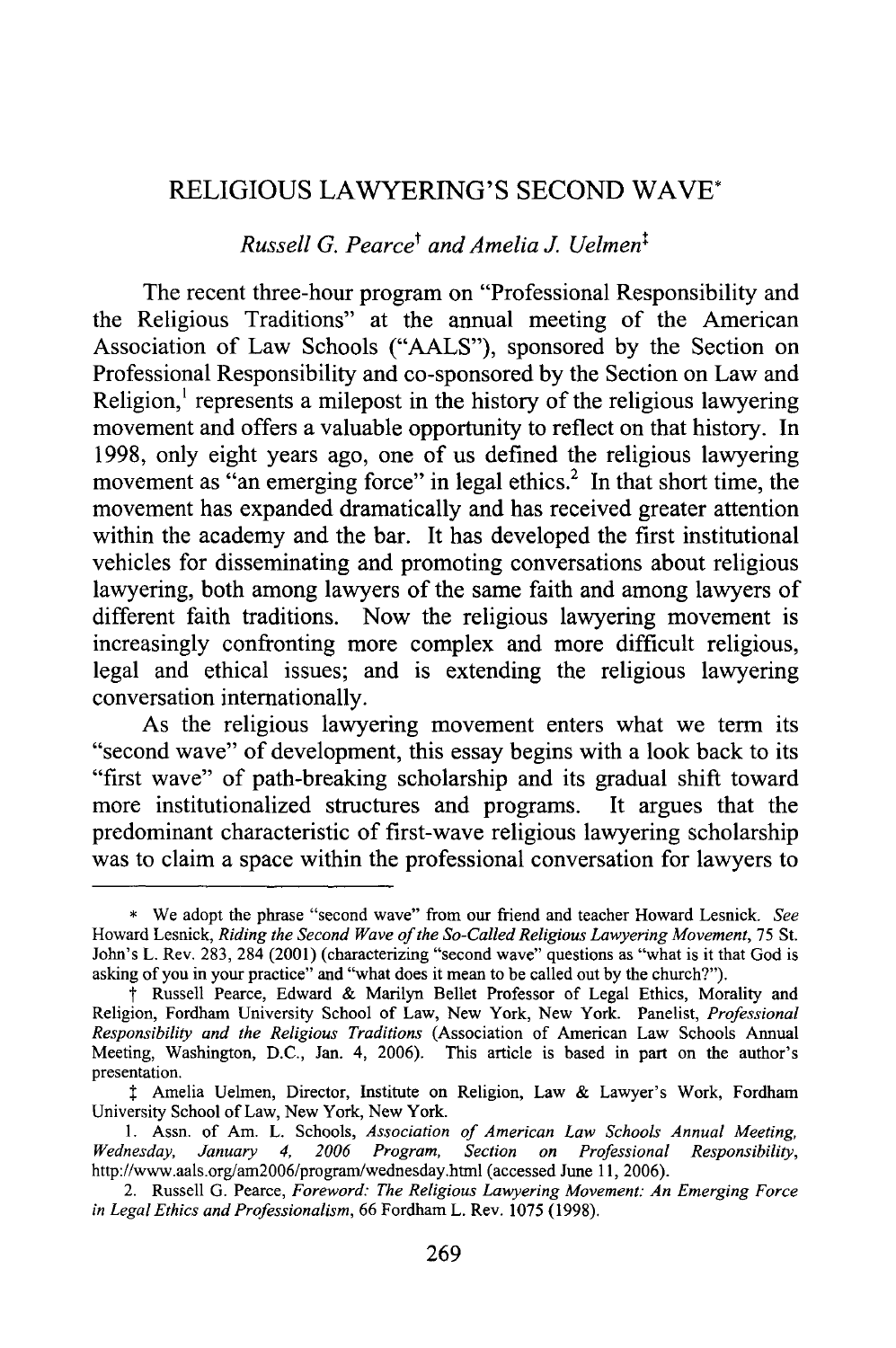bring religious values to bear on their work. The essay then predicts that in the second wave, religious lawyering conversations and scholarship will increasingly move beyond the question of *whether* lawyers should bring religious values to bear on their work, toward the difficult issues of *how* this should be done. It concludes with a glance toward the ways in which international horizons might bring new and refreshing challenges to the religious lawyering movement.

#### I. MOVING TOWARD INSTITUTIONAL IMPACT

Before religious lawyering could be characterized as "a movement," commentators paid occasional attention to the intersection between religion and lawyer's work, and some lawyers organized groups around religious identity. Catholic Lawyers Guilds, Jewish Lawyers Guilds, and similar groups offered community to co-religionists and shared religious observance.<sup>3</sup> With the prominent exception of the Christian Legal Society, founded amidst controversy in the 1960s, these groups of lawyers did not focus explicitly on the role of religious obligation in their legal work.<sup>4</sup> Some well-known authors, such as Bishop James A. Pike<sup>5</sup> and the theologian William Stringfellow,<sup>6</sup> wrote on the topic, as did a few authors in a **1962 AALS** book of essays on the legal profession.<sup>7</sup> But none of these efforts coalesced into a movement "consist[ing] of texts [and institutions] responding to each other and progressively developing the complexity of the problems addressed and solutions proposed."<sup>8</sup>

<sup>3.</sup> Russell G. Pearce & Amelia J. Uelmen, *Religious Lawyering in a Liberal Democracy: A* Challenge and an Invitation, *55* Case W. Res. L. Rev. 127, 138 (2004).

<sup>4.</sup> Id.

<sup>5.</sup> James A. Pike, Beyond the Law: The Religious and Ethical Meaning of the Lawyer's *Vocation* (Doubleday 1963).

*<sup>6.</sup> See* William Stringfellow, *The Christian Lawyer as a Churchman* 10 Vand. L. Rev. 939, 939 (1957) ("Worship is not isolated from the rest of the Christian life; it is the integration of the whole of the Christian life in history. Worship is not peripheral, but decisive in the relationships of Christian faith and secular law."). *See also* Russell **G.** Pearce, *Learning from the Unpleasant Truths of Interfaith Conversation: William Stringfellow's Lessons for the Jewish Lawyer,* 38 Cath. L. 255 (1998) (building on Stringfellow's work to contrast the religious concept of vocation with professionalism); Andrew W. McThenia, Jr., *Introduction: How This Celebration Began,* in Radical *Christian and Exemplary Lawyer: Honoring William Stringfellow* 1, 5 (Andrew W. McThenia, Jr. ed., William B. Eerdmans Publg. 1995) (collecting essays honoring William Stringfellow by a number of lawyers influenced **by** his work). For a bibliography of the literature from a Christian perspective published by 1957, *see A Bibliography of Christian Faith and the Law,* 10 Vand. L. Rev. 967 (1957).

<sup>7.</sup> Assn. of Am. L. Schools, Selected Readings on the Legal *Profession* (West 1962). *See* also Pearce, supra n. 2, at 1075.

<sup>8.</sup> Pearce, supra n. 2, at 1075.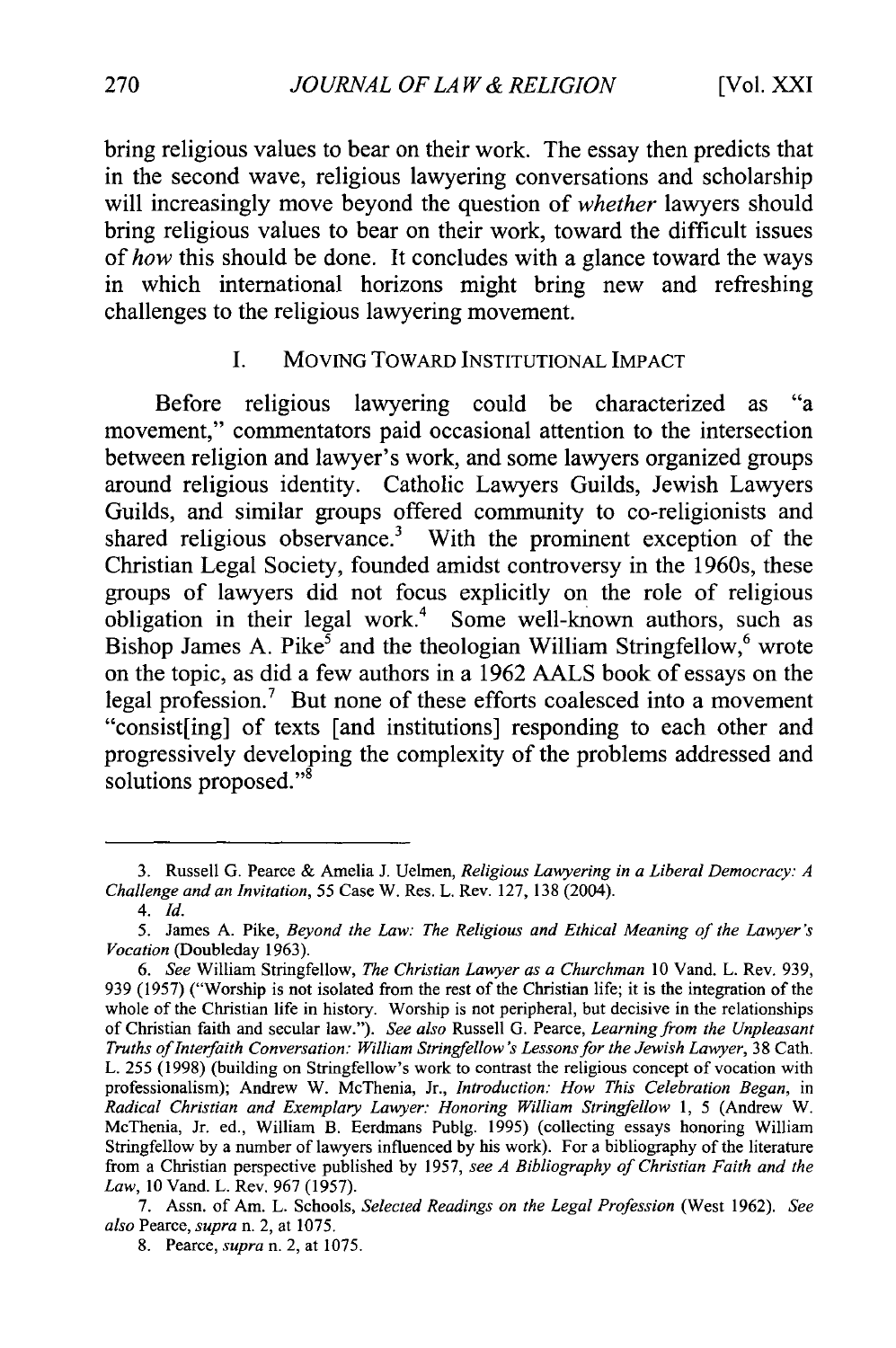The genesis of the modem religious lawyer movement was the path-breaking scholarship of Thomas Shaffer, who in the late 1970s began addressing the questions of "being a Christian and a lawyer."9 His scholarship was soon followed **by** Joseph Allegretti's work in the 1990s which analyzed how to live out one's Christian vocation in the context of legal practice.<sup>10</sup> While some Jewish authors began to address issues related to Judaism and legal ethics in the  $1980s$ ,<sup>11</sup> Sanford Levinson's **1993** *Identifying the Jewish Lawyer,12* with responses **by** Jerome Hornblass<sup>13</sup> and Russell Pearce,<sup>14</sup> were the first mainstream law review articles to focus on a Jewish response to Shaffer's general concerns and texts. When Thomas **E.** Baker and Timothy Floyd created the **1996** Faith and Law Symposium for the Texas Tech Law Review, they included Bahā'ī, Buddhist, Hindu, Muslim, and several other faith traditions, extending the religious lawyering conversation beyond Christian and Jewish traditions.<sup>15</sup>

Building on an interfaith series for judges and lawyers in New York that had begun in **1996,** Fordham followed with the first two national interfaith conferences in **1997** and **1998.** They resulted in publications of law review volumes on *The Relevance of Religion to a Lawyer's Work16* and *Rediscovering the Role of Religion in the Lives of Lawyers and Those They Represent.17*

**2691**

<sup>9.</sup> Id. at 1076; Pearce & Uelmen, supra n. 3, at 129. See e.g. Thomas L. Shaffer, On Being a Christian and a Lawyer: Law for the Innocent (BYU Press 1981); Thomas L. Shaffer & Robert S. Redmount, Lawyers, Law Students and People (Shepard's 1977); Thomas W. Porter, Jr., The Editorial Board of the Journal of Law and Religion Presents this Award to Thomas L. Shaffer, **10** J. L. & Relig. 277 (1993-94) (symposium).

<sup>10.</sup> Pearce, supra n. 2, at 1076; Pearce & Uelmen, supra n. 3 at 130. See Joseph G. Allegretti, Christ and the Code. The Dilemma of the Christian Attorney, 34 Cath. L. 131 (1991). A few years later, Allegretti further fleshed out the argument in his book, Joseph G. Allegretti, The Lawyer's Calling: Christian Faith and Legal Practice (Paulist Press 1996) [hereinafter Allegretti, Calling].

<sup>11.</sup> Pearce, supra n. 2, at 1076.

<sup>12.</sup> Sanford Levinson, Identifying the Jewish Lawyer: Reflections on the Construction of Professional Identity, 14 Cardozo L. Rev. 1577 (1993).

<sup>13.</sup> Jerome Hornblass, The Jewish Lawyer, 14 Cardozo L. Rev. 1639, 1647 (1993) (tracing images and examples of Jewish lawyers throughout history, and lamenting the failure of some who rose to prominence to draw on their Jewish legal heritage).

<sup>14.</sup> Russell G. Pearce, Jewish Lawyering in a Multicultural Society: A Midrash on Levinson, 14 Cardozo L. Rev. 1613 (1993).

<sup>15.</sup> Thomas E. Baker & Timothy W. Floyd, A Symposium Précis, 27 Tex. Tech L. Rev. 911, 911 (1996) (inviting close to fifty lawyers, judges and law professors to reflect on "how they have reconciled their professional life with their faith life.").

*<sup>16.</sup>* See Pearce, supra n. 2.

<sup>17.</sup> See John D. Feerick, Russell G. Pearce & Ismar Schorsch, Rediscovering the Role of Religion in the Lives of Lawyers and Those They Represent: Welcome and Introductory Remarks, 26 Fordham Urb. L.J. 821, 823 (1999). See also Nadine Brozan, At Legal Conclave, Clinton's Pastor Reflects on Morality, N.Y. Times B7 (Dec. 8, 1998) (discussing issues presented at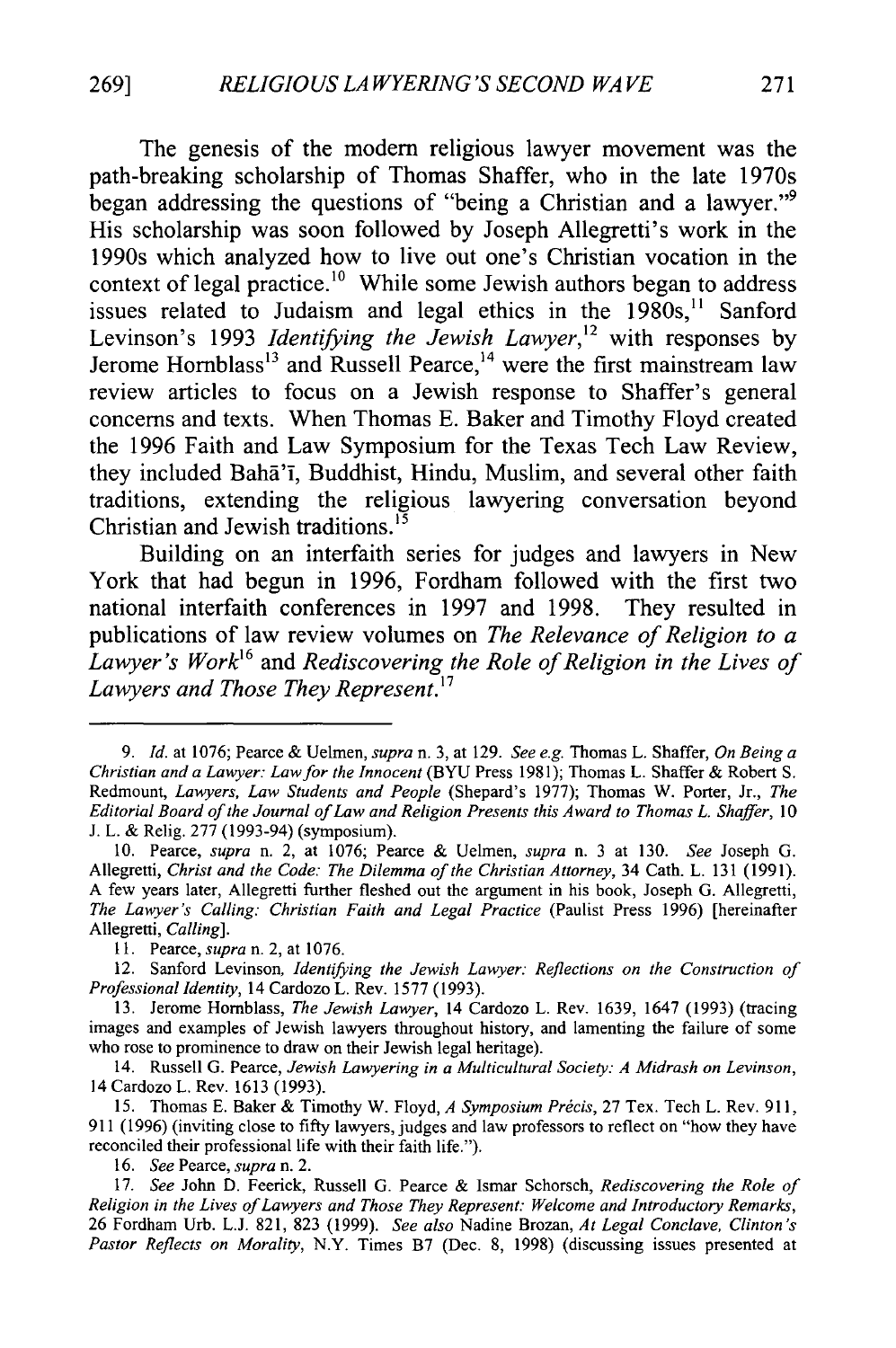In religious lawyering's first wave, scholarship and organizational attention tended to be path-breaking or sporadic. During the second wave, the tendency has been to create institutional structures and more consistent forums through which questions at the intersection of religion and legal practice might be addressed. During this time, two law schools opened institutes specifically dedicated to fostering ongoing religious lawyering scholarship and programs. The Fordham University School of Law Institute on Religion, Law **&** Lawyer's Work opened its doors in January 2001, with the goal of helping practicing lawyers and law students in their efforts to live integrated lives of faith in the context of the challenges of today's legal practice.<sup>18</sup> Pepperdine University School of Law followed shortly thereafter, when its Institute on Law, Religion and Ethics opened in Fall **2003.19**

Other law schools, especially those which are religiously affiliated, have begun to explore religious lawyering. Both the established religiously affiliated law schools and the new schools that have been created during the past ten years have devoted significant attention to religious lawyering in the context of more general institutional efforts to engage religious teaching or to mentor young lawyers. Some schools like Ave Maria, the University of St. Thomas, and Regent seek to include faith in all aspects of the curriculum,<sup>20</sup> while others, like

Fordham conference). *See generally* Pearce & Uelmen, *supra* n. 3 at 131-134.

<sup>18.</sup> Pearce & Uelmen, *supra* n. 3 at 137; Amelia J. Uelmen, *An Explicit Connection Between Faith and Justice in Catholic Legal Education: Why Rock the Boat?,* 81 U. Det. Mercy L. Rev. 92.1, 937-938 (2004); Patricia Lefevere, *Lawyers Seek "Spirituality for the Long Haul, "* Natil. Cath. Rptr. (Kansas City, Mo.) 4a (Oct. 28, 2005); Rose Kent, *What's Faith Got to Do With It?,* Fordham Law 10 (Summer 2001).

<sup>19.</sup> Pepperdine University, *Pepperdine University School of Law, The Institute of Law, Religion, and Ethics, The Past,* http://law.pepperdine.edu/ilre/past.htm (accessed Mar. 15, 2006). *See also* Pearce & Uelmen, *supra* n. 3, at 141 n. 55 (distinguishing religious lawyering programs from previously established inter-disciplinary programs in law and religion).

<sup>20.</sup> *See e.g.* Patricia Lefevere, *Catholicism and Teaching Law: Catholic Law Schools Grapple with Faith's Influence,* Natl. Cath. Rptr. (Kansas City, Mo.) la, 5a (Oct. 28, 2005) (special insert on colleges and universities) (quoting Thomas Mengler, Dean of the University of St. Thomas School of Law in Minneapolis: "We're integrating faith and reason throughout the curriculum"); *id.* (quoting Bernard Dobranski, Dean of Ave Maria School of Law: "You don't come to Ave Maria unless you want to see the whole range of how Catholic moral and intellectual tradition affects the law."); Barbara Bradley Hagerty, *Religious Schools Train Lawyers for Culture Wars, Web Extra Q&A: Exploring the Rise of Religious Universities,* http://www.npr.org/templates/story/story.php?storyld=4632072 (May 6, 2005) (interviewing Naomi Schaefer Riley about a "missionary generation" that defines itself by religious more than political identity); *id.* at *At A Glance: Conservative Christian Law Schools* (with links to Regent University School of Law, Liberty University School of Law, and Ave Maria School of Law); Adam Liptak, *Giving the Law a Religious Perspective,* N.Y. Times A 16 (Nov. 22, 2004), (new religiously affiliated law schools "share an opposition to what they see as the moral relativism of the standard law school education and the moral peril of much law practice."); Neil Hamilton & Lisa Montpetit Brabbit, *Fostering Professionalism Through Mentoring* 35-36 & n. 160b, U. St.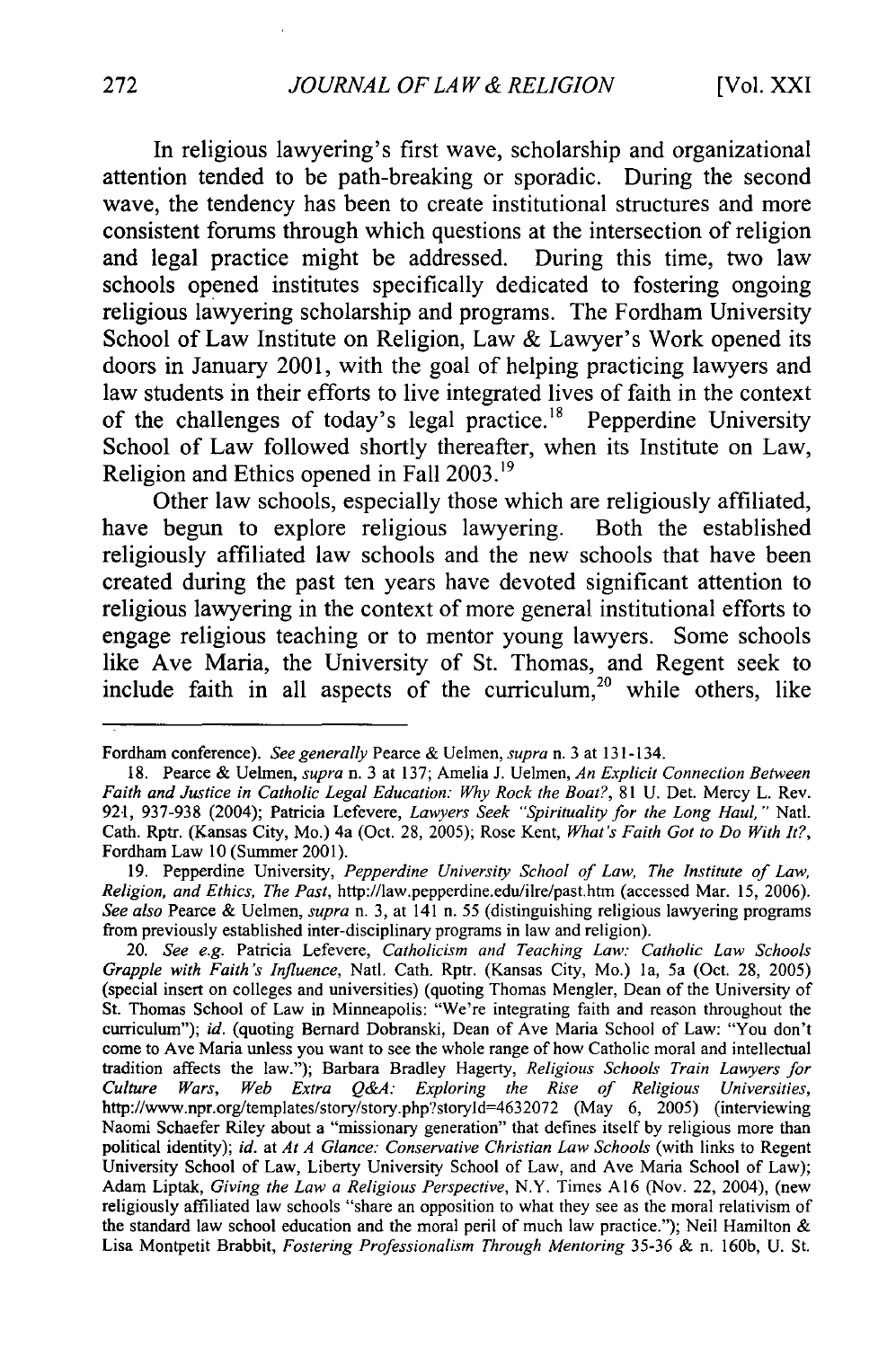273

Villanova and Loyola Los Angeles have offered lecture series and conferences. $21$  Even law schools that are not religiously affiliated have sponsored endowed lectures on religious lawyering.<sup>22</sup>

The second wave has also seen the development of bar activities extending beyond the initial New York City model.<sup>23</sup> In Atlanta, the *Faithful Lawyers,* led **by** Tom Cox, holds bi-monthly breakfasts, but also more formal periodic talks and conferences.<sup>24</sup> For the past two years the Ohio State Bar Association has co-sponsored with a group of lawyers and clergy in Columbus, Ohio, a full-day Continuing Legal Education Program on religious lawyering.<sup>25</sup> Fordham has added annual samefaith programs for Catholic and Jewish lawyers to its interfaith series and has coordinated these efforts with the Catholic Lawyers Guild and the American Association of Jewish Lawyers **&** Jurists respectively.26 Religious lawyering continues to be a staple for national and local Christian Legal Society gatherings.27

22. University of Houston Law Center, *Yale L. Rosenberg Memorial Lecture: The Prosecutor's Duty to "Do Justice": A Jewish Law Perspective,* http://www.law.uh.edu/alumni/ ebriefcase/04january/Rosenberg.pdf (accessed May 22, 2006); Case Western Reserve University, *Case School of Law, William A. Brahms Lecture on Law & Religion,* "Religious Lawyering in a Liberal Democracy: A Challenge and an Invitation," http://law.case.edu/lectures/ index.asp?lec  $id = 46$  (accessed May 22, 2006).

23. *See* Pearce & Uelmen, *supra* n. 3 at 134; Marie Failinger et al., *Panel Discussion: Models of Successful "Religion and Lawyering" Programs,* 26 Fordham Urb. L.J. 917, 935-940 (1999) (Robert Reber's remarks describing topics discussed and reactions to the program developed through the collaboration of Fordham, Auburn Theological Seminary and the Finkelstein Institute at Jewish Theological Seminary that brings together Catholic, Protestant, Jewish and Muslim lawyers for a religious lawyering speaker series, which meets three-times per year).

24. Pearce & Uelmen, *supra* n. 3, at 134.

25. Forum for Faith in the Workplace, *Faith* and *the Law Program,* http://www.faithintheworkplace.org/9569.cfm (collaborative effort of the Forum, the Ohio State Bar Association, The Methodist Theological School in Ohio, the Trinity Lutheran Seminary and the Columbus Jewish Federation to offer each fall a seminar on the relationship between religion, personal faith and the practice of law). *See e.g. Faith and the Law* (Nov. 2004); *Faith and the Law: The Ten Commandments as a Conversation Starter for Interfaith Dialogue on Religion and the Law* (Nov. 2005) (materials on file with the authors).

26. Uelmen, *supra* n. 18, at 937 (describing Fordham's two "tracks" for programming, interfaith and faith-specific).

27. *See e.g.* Christian Legal Society 2005 National Conference and Workshop Schedule,

Thomas Legal Studies Research Paper No. 06-17, (available at http://papers.ssrn.com/sol3/papers.cfm?abstract id=899405) (accessed June 11, 2006) (identifying faith as a topic in mentoring program).

<sup>21.</sup> *See e.g.* Loyola Law School, *Loyola Law School Alumni Events, Religious Lawyering: A Challenge and A Responsibility,* http://alumni.Ils.edu/events/060215-ReligiousLawyering.htm (accessed May 22, 2006); Villanova University School of Law, *Villanova Journal of Catholic Social* Thought: *Symposium: Catholic Social* Thought and *the Law,* http://heritage.villanova.edu/LAW/CST&LAW.htm (accessed May 22, 2006); Mark A. Sargent, *What's Law Got to Do With It? Introduction to the Symposium on Catholic Social Thought and the Law,* 1 J. Cath. Soc. Thought 201 (2004). *See generally* Villanova University, J. Cath. Soc. Thought, http://www3.villanova.edu/mission/joumal (last modified Jan. 19, 2006).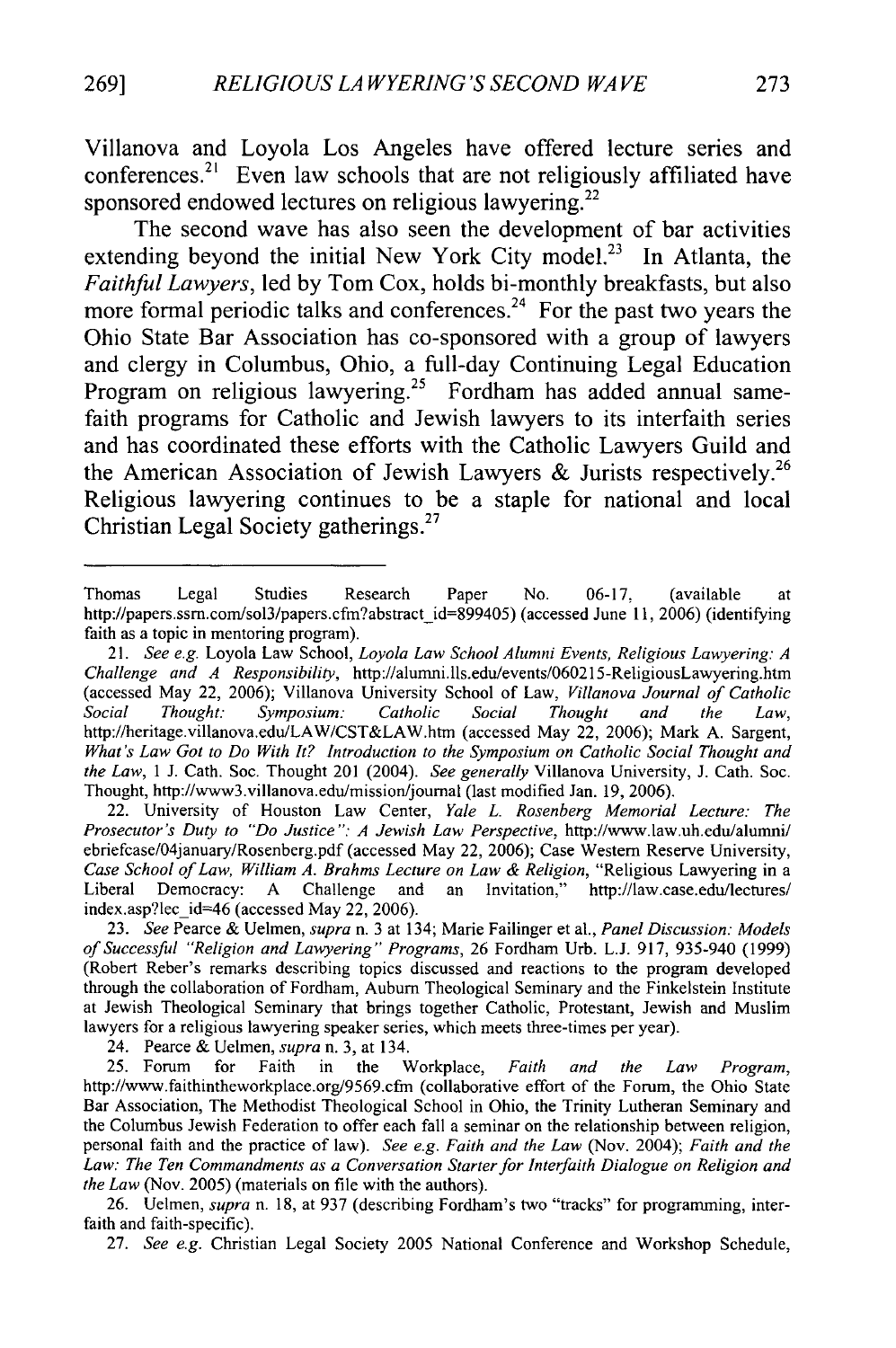When lawyers seek to organize around religious lawyering, they frequently struggle with the question of how many dimensions of the conversation to take in at the same time. Specifically, the question arises whether their conversations will focus primarily among lawyers of the same faith tradition, or whether they will include a multi-faith component. An advantage of conversations among lawyers of the same faith is that they may facilitate deeper probing of common texts and traditions and more complex exploration of how these texts and traditions might inform approaches to the practice of law. The challenge, however, is how to find common ground with other faith traditions and "translate" these values for work in a pluralistic society. Multi-faith efforts offer an opportunity to both find common ground and to discuss how to translate the values of one's faith tradition in order to engage conversation across the membership of the bar. Conversations which successfully bring together lawyers of different faith traditions may also help to alleviate the concern that it is inherently divisive to bring religious values into one's professional life. The challenge of multi-faith efforts is that many in our society are at the very beginning of developing tools for an approach to interfaith dialogue that are both open and genuinely respectful of the deep differences among religious traditions.

## II. FROM "WHETHER OR NOT" TO "How"

This first wave of religious lawyering conversation and scholarship might be best characterized as addressing the question of whether or not lawyers should bring religious values to bear on their professional work. From a religious perspective, it addressed the extent to which lawyers' religious obligations extended to their conduct as lawyers. From a professional perspective, it explored the extent to which such obligations might clash with other legal and ethical norms.

Some commentators responded cautiously, identifying both religious and professional considerations that would limit or exclude the influence of religion in the professional domain. One of the most prominent arguments against integrating religious values into the professional sphere was, in the words of Sanford Levinson, that professionalism requires lawyers to "bleach out" all personal aspects of

http://www.clsnet.org/mmPages/events/natConfs/2005/Workshops.php (workshops include themes such as *What Would Jesus Say: Conversations with Jesus and His Clients; Christian Lawyering With Excellence: Use and Presentation of Evidence at Trial; Family Law and the Christian Lawyer; Estate Planning and Drafting for the Faithful).*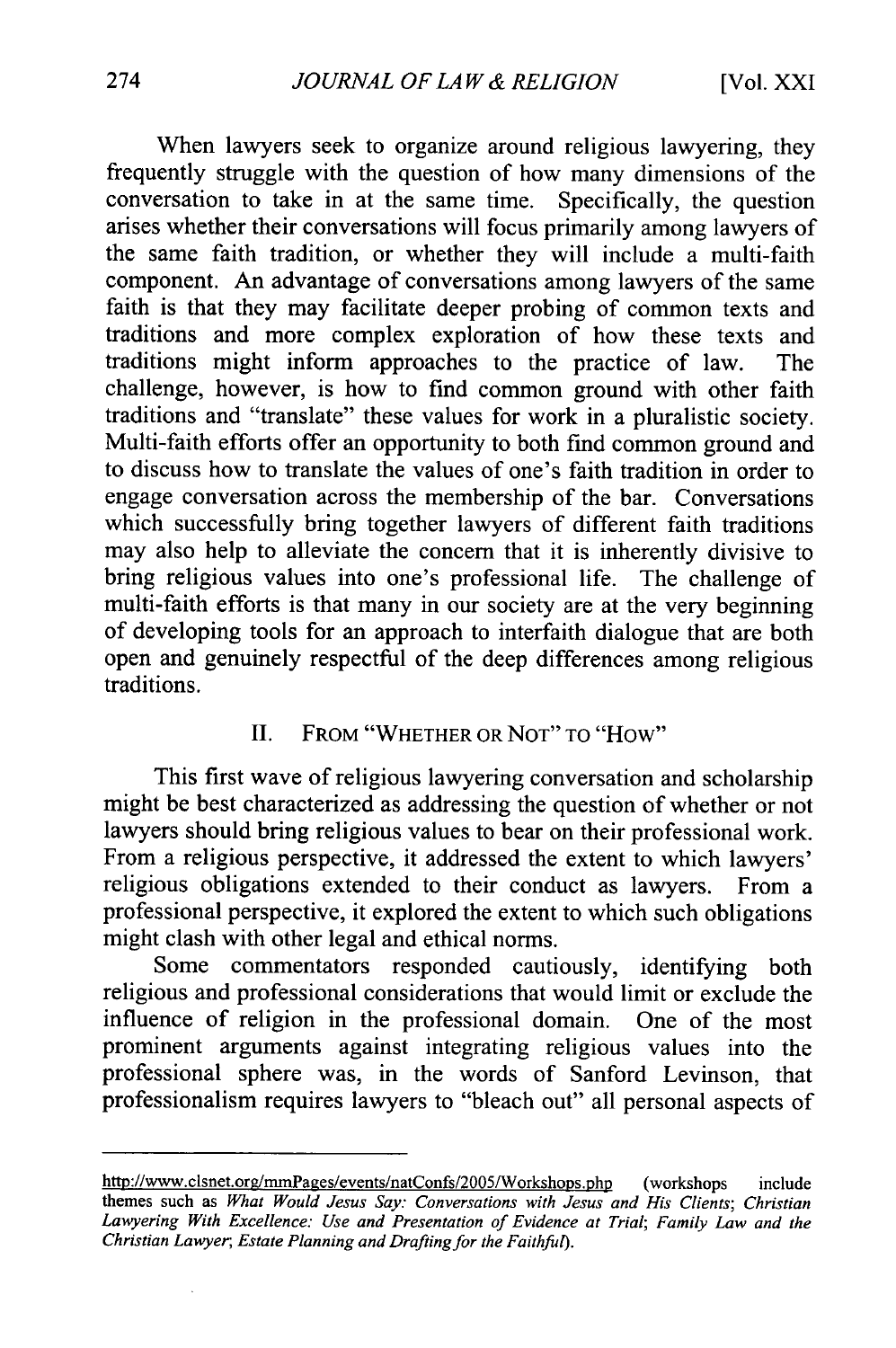their identity, including religion.<sup>28</sup>

**A** number of commentators expressly rejected the "bleaching out" analysis as a normative matter. Some, like Tom Shaffer, emphasized the conflict between faith and professional values.<sup>29</sup> Others, like ourselves, Tim Floyd and Joseph Allegretti acknowledged the conflict but sought to minimize it **by** emphasizing religious values that generally coincided with professional values, such as obligations to promote justice and help the poor, and **by** explaining that legal ethics afforded lawyers discretion to bring their religion into their work.<sup>30</sup>

Another set of commentators rejected Levinson's "bleaching out" analysis as a descriptive matter. Some, like Jack Sammons, asserted that religious lawyering and professionalism were mutually reinforcing.<sup>31</sup> Others, as Bruce Green writes in this symposium, argue that many conceptions of religious lawyering fit within the discretion afforded lawyers under professionalism.<sup>32</sup>

These first-wave concerns and arguments continue to occupy a significant place in the religious lawyering discourse, especially where commentators are entering the conversation or where, as for some in this symposium, they are providing an introduction to the field. But the second wave of scholarship tends to assume that there should be space for lawyers to bring their religious values into their professional work, and thus focuses on more concrete and complex explorations of *how* to work as a religious lawyer.

**<sup>28.</sup>** Levinson, *supra* n. 12, at **1578** (professionalism posits that the lawyer's role requires lawyers to "bleach[] out" the "merely contingent aspects of the self, including the residue of particularistic socialization that we refer to as our 'conscience."'). *See also* Richard **A.** Matasar, *The Pain of Moral Lawyering,* **75** Iowa L. Rev. **975, 981 (1990)** (concluding that a lawyer faced with the conflict between ignoring the client's needs or the lawyer's own need to salve his or her conscience should concede to the wisdom of the profession: "Do what the profession demands. That is the price of being a lawyer and that is the end of the story.").

**<sup>29.</sup>** Thomas L. Shaffer, *Faith Tends to Subvert Legal Order,* **66** Fordham L. Rev. **1089 (1998).**

**<sup>30.</sup>** *See e.g.* Timothy W. Floyd, *The Practice of Law as a Vocation or Calling,* **66** Fordham L. Rev. 1405 **(1998);** Allegretti, *Calling, supra* n. **10,** at 24-36; Pearce **&** Uelmen, *supra* n. **3,** at **151.** The 2004 Inaugural Conference of Pepperdine's Institute on Law, Religion **&** Ethics was dedicated to this topic. *See* Robert F. Cochran, Jr., *Introduction: Can the Ordinary Practice of Law be a Religious Calling?,* **32** Pepp. L. Rev. **373 (2005);** Lee Hardy, *A Larger Calling Still,* **32** Pepp. L. Rev. **383 (2005);** Joseph Allegretti, *Clients, Courts and Calling: Rethinking the Practice of Law,* **32** Pepp. L. Rev. **395 (2005);** Samuel **J.** Levine, *Reflections on the Practice of Law as a Religious Calling, From a Perspective of Jewish Law and Ethics,* **32** Pepp. L. Rev. 411 **(2005).**

*<sup>31.</sup> See e.g.* Phylis Bamberger et al., *Panel Discussion: Does Professionalism Leave Room for Religious Commitment?,* **26** Fordham Urb. **L.J. 875, 880-881** (comments of Professor Jack Sammons).

**<sup>32.</sup>** Bruce **A.** Green, *The Religious Lawyering Critique,* 21 **J.** L. **&** Relig. **283-297 (2005-06).**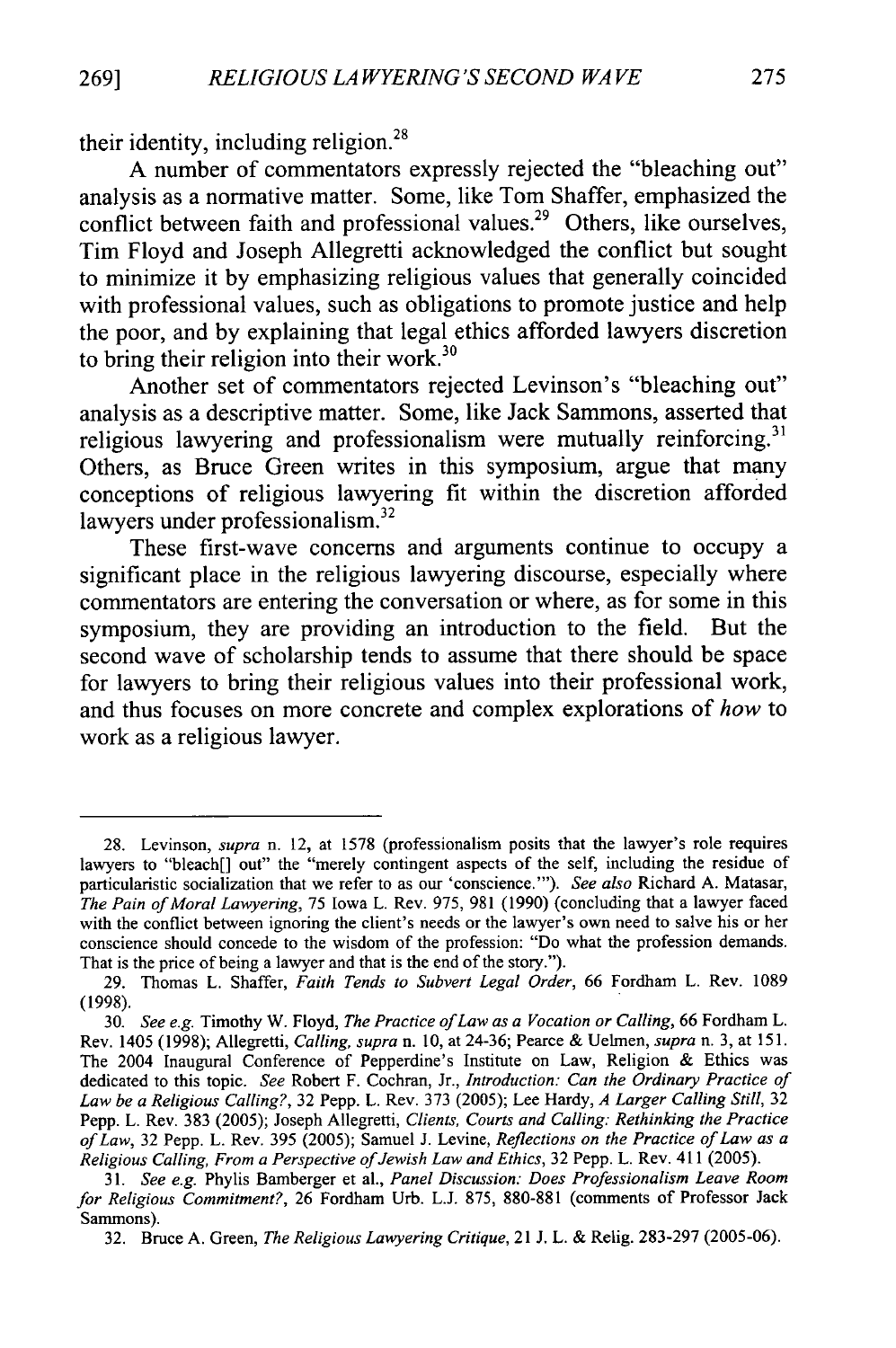For example, when considering the place of religious conviction and conversation in the lawyer-client relationship, first-wave commentators emphasized how much room codes of professional responsibility left for discussion of "non-legal" considerations. For example, Model Rule 2.1 provides that "[i]n rendering advice, a lawyer may refer not only to law, but to other considerations such as moral, economic, social and political factors, that may be relevant to the client's situation."<sup>33</sup> This text, however, does not answer difficult questions. For example, many lawyers find it difficult to discuss moral issues of any kind with their clients. This problem is even more complex when references to religion may be disrespectful or unfair to a client, either because the client is in a particularly vulnerable circumstance, or because of marked differences in the religious beliefs of the lawyer and the client. Second-wave scholarship increasingly probes the hard questions at the intersection of the tension between a lawyer's religious duty to follow one's conscience, and professional duty to serve the public, and especially to serve clients in a way that respects their integrity, autonomy, and perhaps distinct religious identity.<sup>34</sup>

At some points, this second wave of scholarship intersects with the broader discourse on the proper place of religion in the public square. Is religious lawyering dangerous for democracy? Does it in effect pose a risk to people of minority religions and people who do not identify with a particular faith tradition?<sup>35</sup> Second-wave scholarship takes seriously the claim that religion has caused and continues to cause division, and that religion has fueled and continues to fuel a painful culture war.

Indeed, one of the most significant obstacles impeding the religious lawyering movement is the widespread belief that sharing one's identity and values, whether religious or not, inevitably leads to sharpening divisions in our profession and in our society.36 Recognizing the cultural

<sup>33.</sup> Model R. Prof Conduct 2.1 (ABA 2005). *See e.g.* Amelia J. Uelmen, *Can a Religious Person Be a Big Firm Litigator?,* 26 Fordham Urb. L.J. 1069, 1080-1083 (1999) (discussing how application of Model Rule 2.1 leaves room for lawyers to bring religious values to bear in advising clients).

<sup>34.</sup> We offer an introduction to some of these issues at Pearce & Uelmen, *supra* n. 3 at 153- 156. *See also* Robert K. Vischer, *Heretics in the Temple of Law: The Promise and Peril of the Religious Lawyering Movement,* 19 J. L. & Relig. 427 (2003-04) (exploring how the communal and religious dimensions of the religious lawyering movement are in tension with the liberal project).

<sup>35.</sup> We begin to wrestle with some of these questions at Pearce & Uelmen, *supra* n. 3 at 156- 159.

<sup>36.</sup> *See* Levinson, *supra* n. 12 at 1578-1579 (describing the "triumph" of the "standard version of the professional project" as "the creation, by virtue of professional education, of almost purely fungible members of the respective professional community. Such apparent aspects of the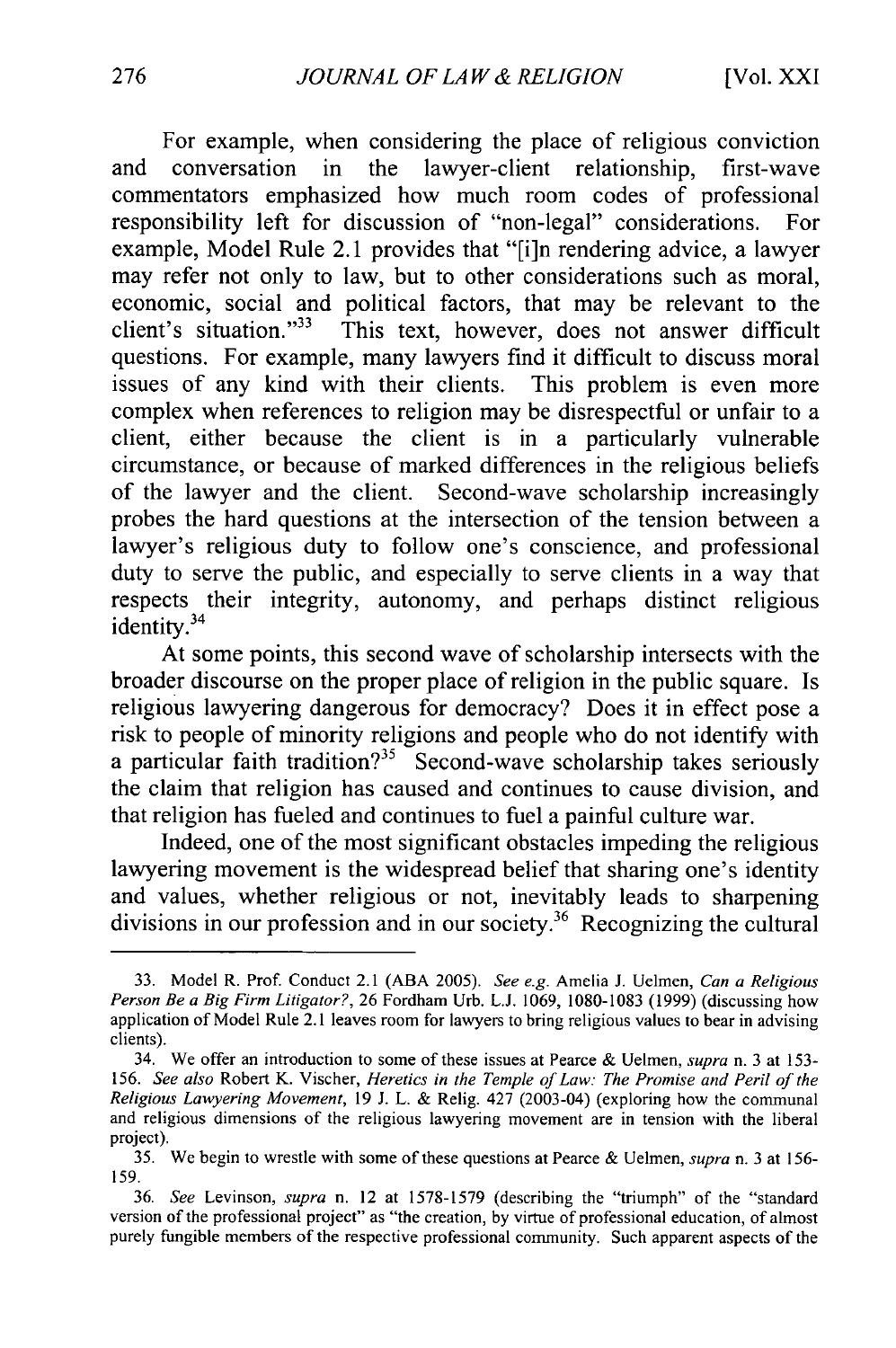and religious differences that permeate work environments and our culture as a whole, how can one affirm one's own identity and the truth about one's own religion, and still be in open and sincere conversation with others who hold a different set of beliefs? In other words, the second wave of scholarship holds the promise of plenty of material for profound reflection and discussion.

#### III. RELIGIOUS LAWYERING **IN A GLOBALIZING** WORLD

If lawyers discover how to engage in respectful dialogue across religious differences between themselves and with their clients, they might serve as a model for other areas of society as well. One of the great challenges facing society today is how to replace ideologies that seek to avoid discussion of difference by either excluding it from the public square or employing rhetoric that demonizes those whose politics or identity are different.

We believe that the second wave of religious lawyering will include the process of building conversations across the boundaries of culture in a variety of ways. For example, Fordham's most recent project was to co-sponsor an international conference, *Relationships in Law: Is There a Place for Fraternity?* The initial seed for the conference emerged from the spiritual and intellectual approach of the Focolare Movement, one of the relatively new movements within the Catholic Church, which is characterized by a spirituality of communion and known throughout the world for its work in ecumenical and interfaith dialogue.<sup>37</sup>

The idea for a broader discussion emerged as a group of lawyers, judges and scholars from different countries began to reflect on their own efforts to build relationships of love and mutual respect in the context of their work in various areas of legal practice and administration.<sup>38</sup> They found that their efforts could in some sense be

self as one's race, gender, religion, or ethnic background would become irrelevant to defining one's capacities as a lawyer."). *See also* Russell G. Pearce, *White Lawyering: Rethinking Race, Lawyer Identity, and Rule of Law,* 73 Fordham L. Rev. 2081 (2005) (arguing that the profession would be better served by openly acknowledged and managed racial identity).

<sup>37.</sup> More information about the Focolare Movement's origins and diffusion can also be found on the international website: www.focolare.org. *See also* Amelia J. Uelmen, *Chiara Lubich: A* Life for Unity, 8 Logos 52 (Winter 2005) (discussing work in inter-religious dialogue).

<sup>38.</sup> Focolare Movement, *"Relationships in Law: Is There a Place for Fraternity?",* http://www.focolare.org/en/sif/2005/en20051112a.html (accessed Nov. 12, 2005) (conference press release); Focolare Movement, *"Relationships in Law: Is There a Place for Fraternity? ", Report on the Conference,* http://www.focolare.org/eN/sif/2005/en2005ll29b.html (accessed Nov. 21, 2005). *See generally* Amy Uelmen, *Relationships in Law,* Living City 14 (Mar. 2006) (report on the conference in the Focolare's North American monthly magazine). Portions of this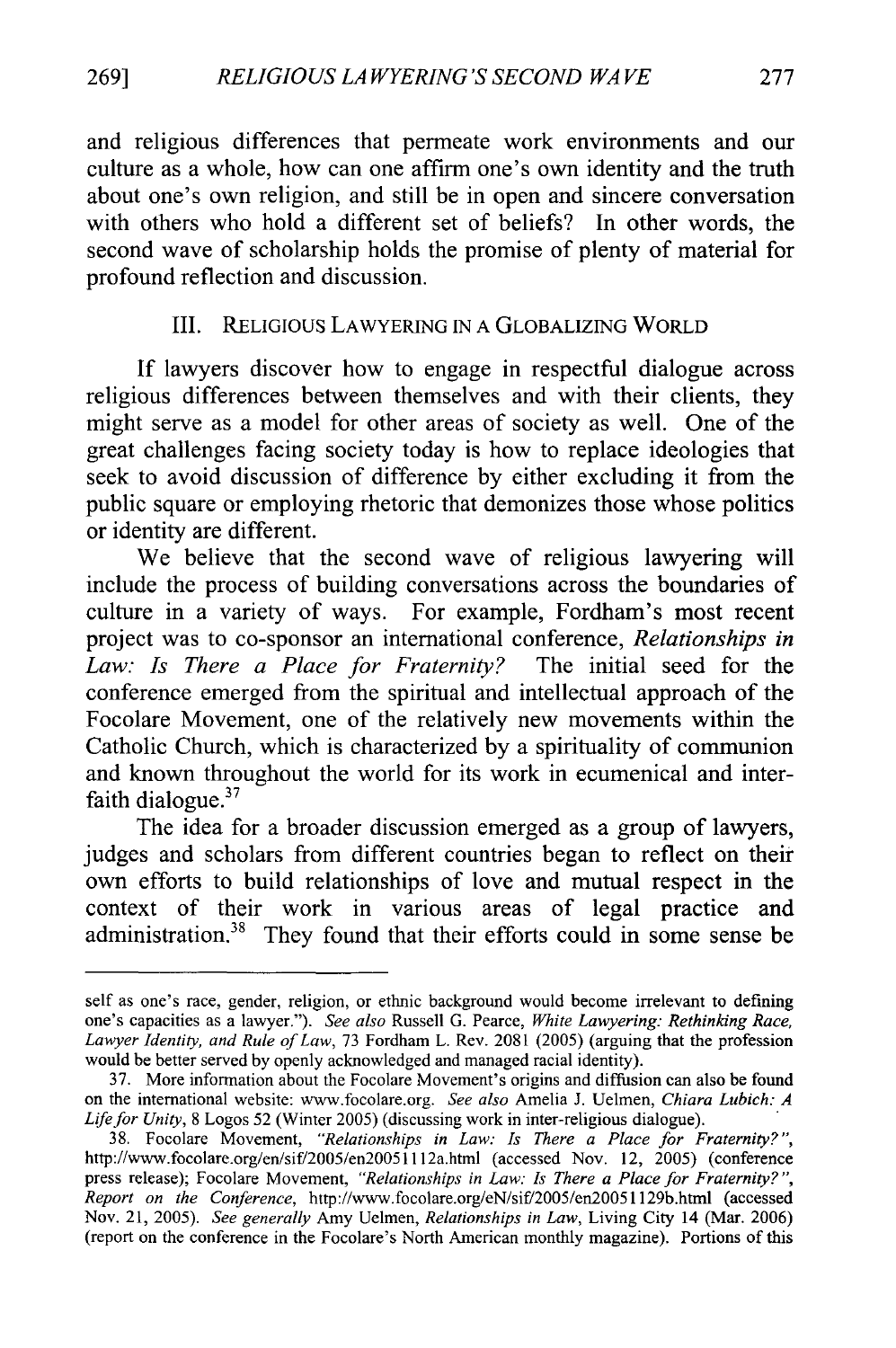translated into the triptych of the French Revolution, "liberty, equality, and fraternity." While reflections on liberty and equality could be found at the heart of Western legal and political theory, often in tension with each other, fraternity seemed to have dropped out of the picture.<sup>39</sup> Might building relationships of "fraternity"--understood as love and mutual respect—hold the key to resolving the most difficult problems of the most varied legal systems?<sup>40</sup>

The international event, held in Castelgandolfo, Italy, in November **2005,** drew seven hundred people from thirty-five countries and a variety of religious traditions. Translating the various reflections into ten languages was justone aspect of the effort to communicate among often vastly different ways of thinking about law and legal systems. And a three day conference could not provide nearly enough time to delve into the richness of the mechanisms for dispute resolution in Asia and Africa, or to appreciate the drama of countries still working to develop functioning legal systems and to protect basic human rights.

To gather lawyers from vastly different systems into a common conversation was no small feat. Yet as they reached across their differences, not only during the presentations but also during the less

discussion were previously published in this article and are included with permission.

<sup>39.</sup> *See* Chiara Lubich, *Liberty, Equality... What Happened to Fraternity?, 9,* http://www.focolare.org.uk/ArcLiberty.htm (accessed May 23, 2006).

Liberty and equality have become juridical principles and are applied every day as real and true political categories.

But if only liberty is emphasised [sic], as we know well, it can become the privilege of the strongest. If only equality then, as history confirms, it can result in a mass collectivism. In reality, many peoples still do not benefit from the true meaning of liberty and equality **....**

How can these be acquired and brought to fruition? How can the history of our countries and all humankind continue the journey towards its true destiny? We believe that the key lies in universal fraternity, in giving this its proper place among fundamental political categories.

<sup>40.</sup> Interestingly, some aspects of the work of John Rawls might help to form a foundation for fraternity as a juridical category. In *A Theory of Justice* he aimed to set out an overarching theory of justice which hinges not on utilitarian principles, but on deeper notions of justice as fairness. For example, in contrast to the classical utilitarian theory of "the greatest happiness for the greatest number" he proposes a "difference principle," in which, as he puts it, "the social order is not to establish and secure the more attractive prospects of those better off unless doing so is to the advantage of those less fortunate." John Rawls, *A Theory of Justice* 65 (rev. ed., Harv. U. Press 1999). Acknowledging fraternity's "lesser place" in democratic theory thus far, he suggests that such might be because "fraternity is sometimes thought to involve ties of sentiment and feeling which it is unrealistic to expect between members of the wider society." *Id.* at 90. But he sees the "difference principle" as one way to move beyond mere sentiment so as to give fraternity a more universal and robust place in juridical analysis and theory. As he explains: "The family, in its ideal conception and often in practice, is one place where the principle of maximizing the sum of advantages is rejected. Members of a family commonly do not wish to gain unless they can do so in ways that further the interests of the rest." *Id.*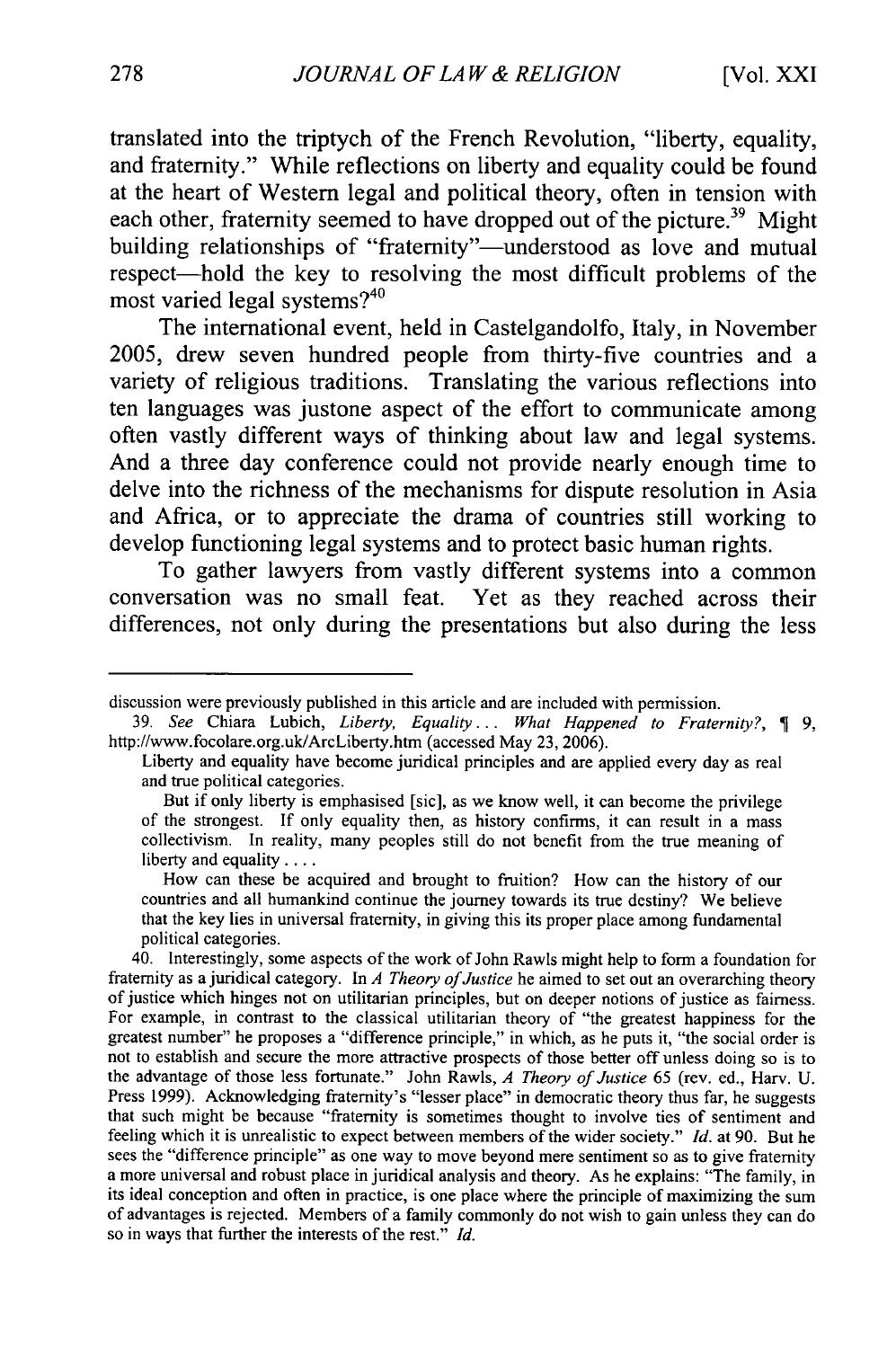formal moments of exchange, it was evident that conference itself became a small laboratory in which participants could begin to build relationships of fraternity.

Many of the presenters discussed how the rigid borders of professional roles and between disciplines may be obstacles to building the kinds of relationships that can get to the roots of legal problems and help to resolve them.

For Elena Massucco, a magistrate in the criminal court of Turin, Italy, the idea of fraternity helped her to move beyond the simple administration of justice and the demands of professionalism. "Understanding that the man behind bars was my brother and suffering with him" led her to make an extra effort to work with the prisoner's family toward a solution in which they were able to shelter him until the time when he could be admitted to a drug treatment program.

Similarly, Irish attorney Mary O'Malley recounted how her work for a mentally handicapped client on an eviction case brought her beyond legal technicalities into a thicket of social, emotional and familyrelated problems. Collaborating with the county council, social services, doctors and a local priest, she was able tonegotiate a housing arrangement in which her client found support and encouragement from her neighbors. With years of encouragement, her client was eventually able to find a job, raise her children well, and even reciprocate the love she has received. "I'll never forget the day," O'Malley recounted, "when she showed up in the office to take me out to McDonald's for my birthday!"<sup>41</sup>

Presentations also explored the potential for systematic change in legal structures. In the family law arena, ample time was given to exploring mechanisms for alternative dispute resolution. California attorney Martha Uelmen described her efforts to focus her practice on mediation rather than litigation. The approach has enabled her to be a peacemaker, even in the midst of painful divorce cases. "I work hard to remain neutral," she reflected, "to respect each party, to help them recognize that they are suffering and that sometimes the actions they take are because of this."<sup>42</sup>

Other presentations illustrated how similar techniques have led to the successful resolution of disputes between Peruvian farmers and mining interests, and between the Italian citizens and their town government when essential social services and repairs had been

<sup>41.</sup> Uelmen, *supra* n. 38, at 15.

<sup>42.</sup> *Id.* at 15-16.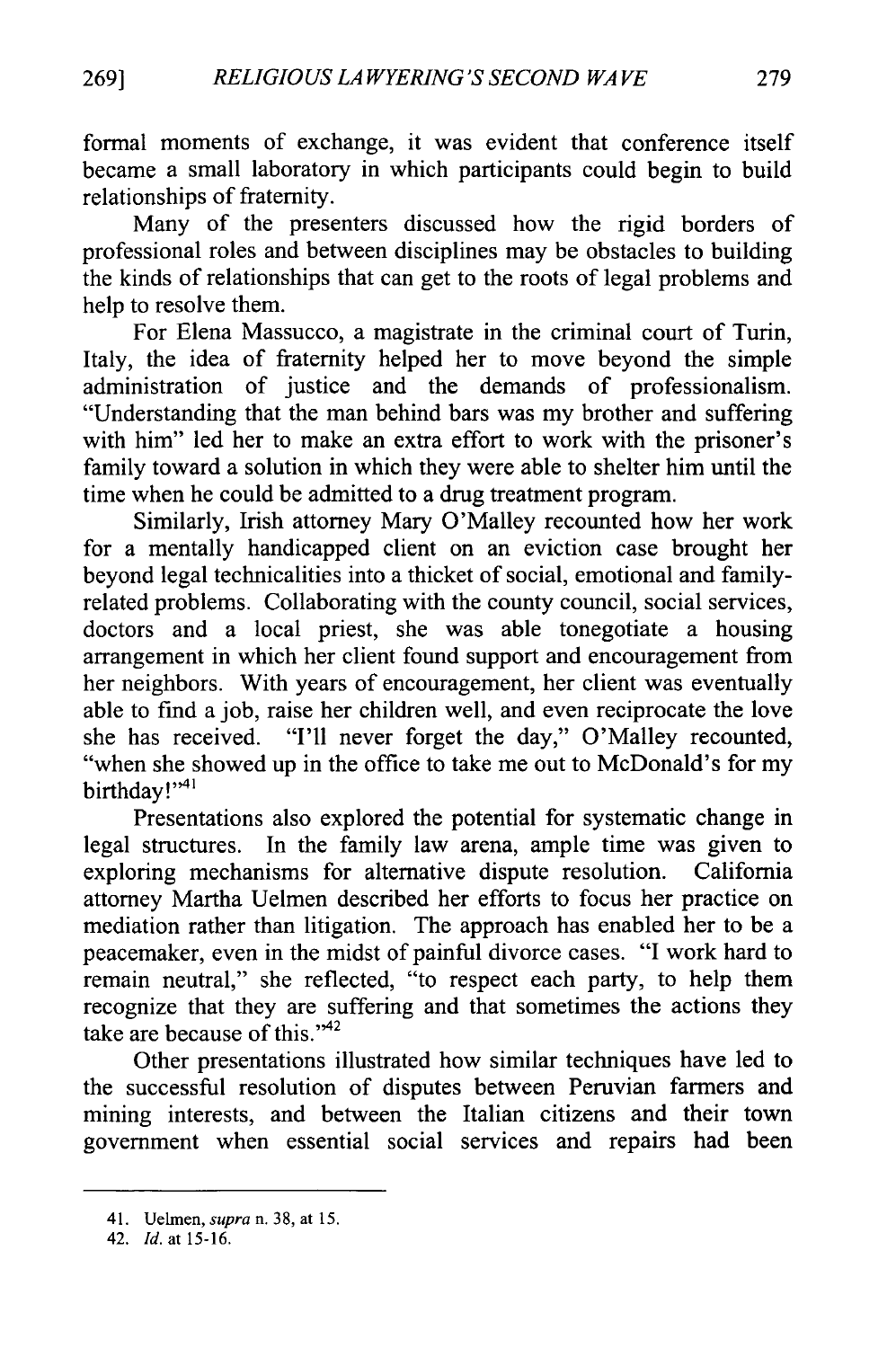neglected. As Nino Gentile from Sicily observed, fraternity can become a catalyst to help "accelerate" democratic participation, and to improve the relationship between public officials and citizens.<sup>43</sup>

In the criminal law discussions, restorative justice approaches such as specialized drug courts<sup>44</sup> and programs integrating legal and social services were presented as promising signs of hope. The executive director of the Georgia Justice Project, Doug Ammar, identified how difficult it is for former prisoners to deal with the "snowball effect" of having a criminal record. Chances of successful reintegration into the community increase dramatically when the provision of legal services is combined with "wraparound" social services such as individual and group counseling, high school degree and literacy classes, monthly support dinners, and employment with the project's landscaping company. 45 Another moving example of restorative justice was Gerhard Resch's account of how difficult it was to find his bearings after spending twenty-six years in prison. When he was welcomed into the Emmaus Community in Austria, he was "able to learn, step **by** step, how to live in freedom. **I** had a room, a **job,** a salary, and most of all, a community. $^{146}$ 

Based on the experience of this conference and the ongoing conversations which have emerged from efforts such as these, we envision that the second wave of religious lawyering will include multiple efforts to "translate." It will search for ways to express deep and transformative commitments to justice across a variety of potential divides: between people of different religions, among people whose convictions are not grounded in a particular faith, and between people of different cultures and legal systems.

**If** lawyers were to develop methods for engaging in constructive conversation that acknowledges differences while seeking to build on those values that are shared and respect those that are not, all in the

<sup>43.</sup> *Id.* at **16.**

*<sup>44.</sup> See* Gerald F. Uelmen, *Treating Drug Offenders: Measuring Success One Life at a Time,* Living City **18** (Mar. **2006)** ("Acceptance of 'defendants' as brothers and sisters who need our love and encouragement, rather than 'refuse' to be dumped into our prisons with no hope of rehabilitation or redemption, can truly change lives."); Gerald F. Uelmen, *Focus on the Individual: An Interview with Superior Court Judge David Shaheed,* Living City **19** (Apr. **2006)** ("The love of neighbor is a part of all the Scriptures and the Holy Qur'an. But once you see it demonstrated, once you are involved in it, and are the recipient of it, it makes it very easy to take it and apply it to other aspects of your life.").

<sup>45.</sup> Uelmen, *supra* n. **38,** at **16-17.** *See also* Amy Uelmen, *The Georgia Justice Project,* Living City **6** (Aug./Sept. 2004) (available at http://www.livingcitymagazine.com/livingcity/ PDFs/04\_08.pdf); Georgia Justice Project, *Georgia Justice Project,* http://www.gjp.org (accessed May 22, **2006).**

<sup>46.</sup> Uelmen, *supra* n. **38,** at **17.**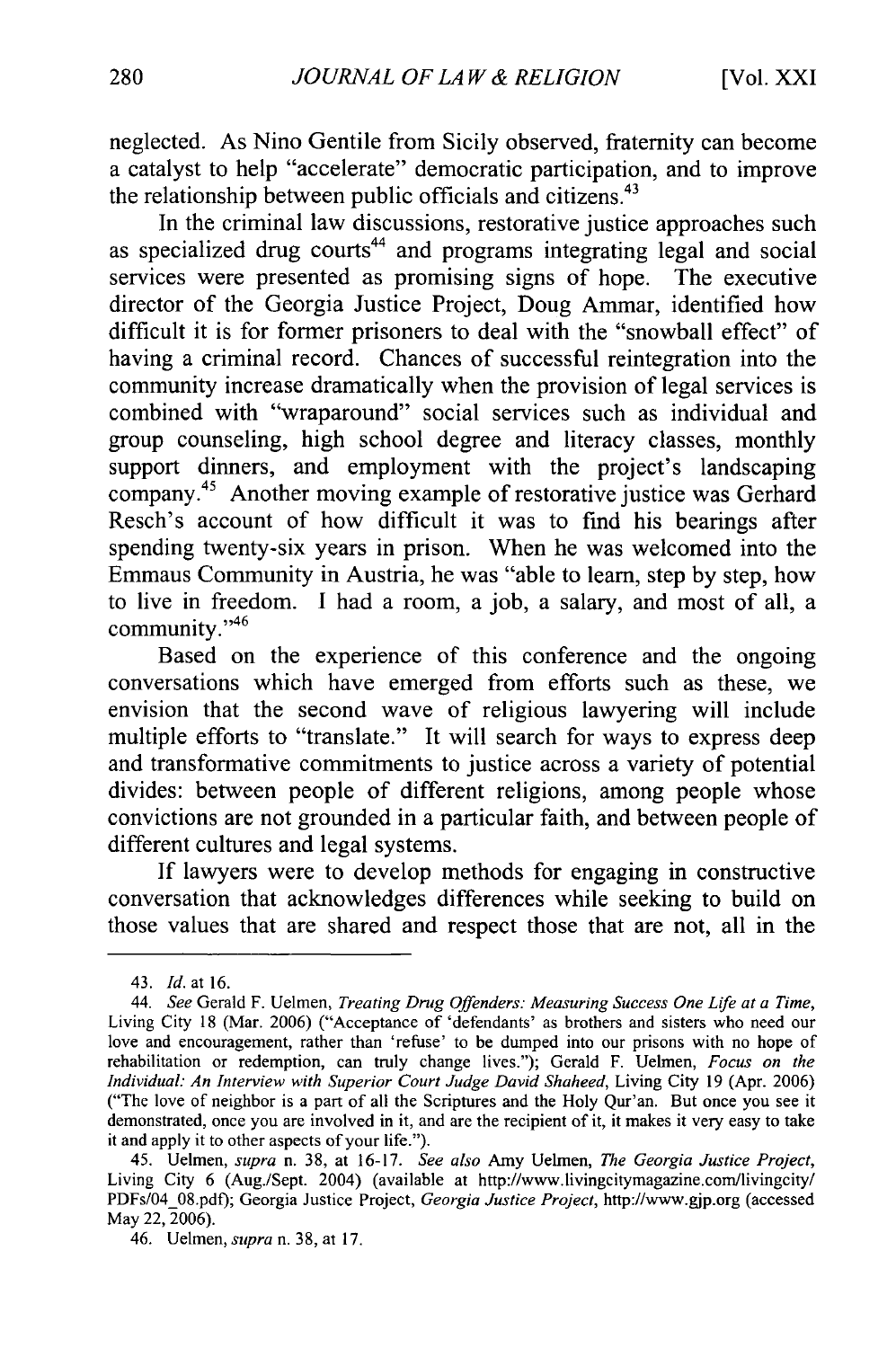service of a legal system that provides equal justice for all, we will have achieved a goal that will benefit society generally both through our work as lawyers and by offering a model that others can emulate.

#### **CONCLUSION**

This American Association of Law Schools symposium provides an important milepost for the religious lawyering movement and an opportunity to take stock of the movement as it enters its second wave. The past decade has brought tremendous strides forward. The future promises continued growth in the academic discourse and in institutional development in both the academy and the bar. It also offers a more ambitious goal-that that lawyers will serve as leaders in healing divisions in society both in the United States and abroad.